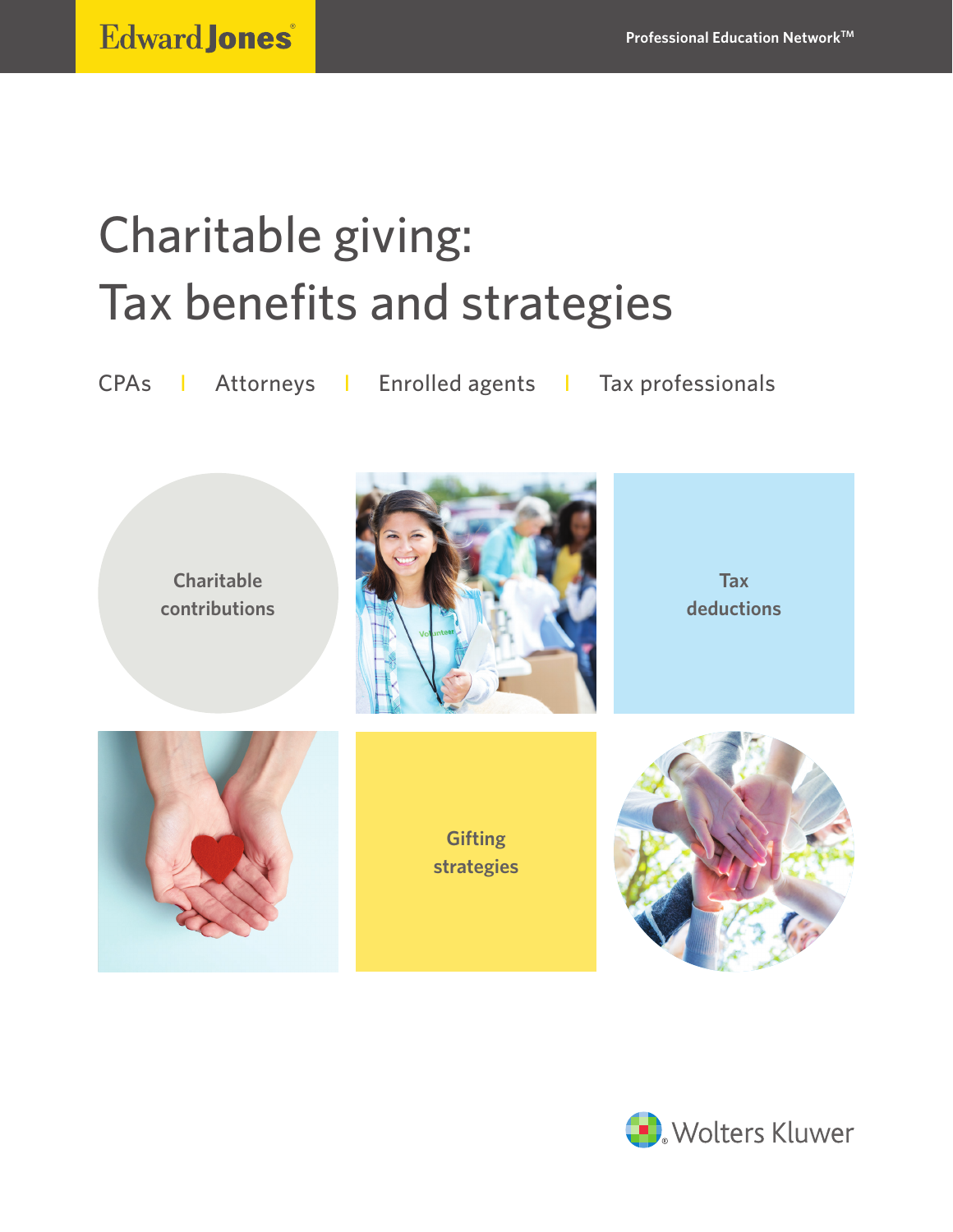# **Contents**

- **1** Introduction
- **2** Overview of tax benefits
- **3** Tax treatment of gifts by asset type
- **7** Charitable giving strategies
- **8** More complex giving strategies
- **9** Considerations for individuals with larger potential estates
- **11** Summary of charitable giving strategies
- **13** Conclusion
- 13 How Edward Jones can help

# **Introduction**

Many people, regardless of wealth, contribute to charitable causes during their lifetime or leave a legacy through their estate plan. Though the primary reason for giving may be to support a specific organization or cause, donors may also receive income tax or estate tax benefits. This brochure provides an overview of the tax benefits of charitable giving, the tax treatment of donating different types of assets, and strategies that may help accomplish clients' philanthropic and tax-planning goals. The discussion includes basic techniques such as wills and beneficiary designations, as well as more complex vehicles such as donor-advised funds, trusts and foundations.

Each person's situation is unique. Professionals, including estate-planning attorneys, tax advisors and financial advisors, can help their clients outline charitable goals, suggest appropriate assets to donate and explore options for tax-efficient gifting. If clients

wish to donate more complex assets or have larger estates, they may need to expand the professional team to include experts on asset valuation or life insurance strategies.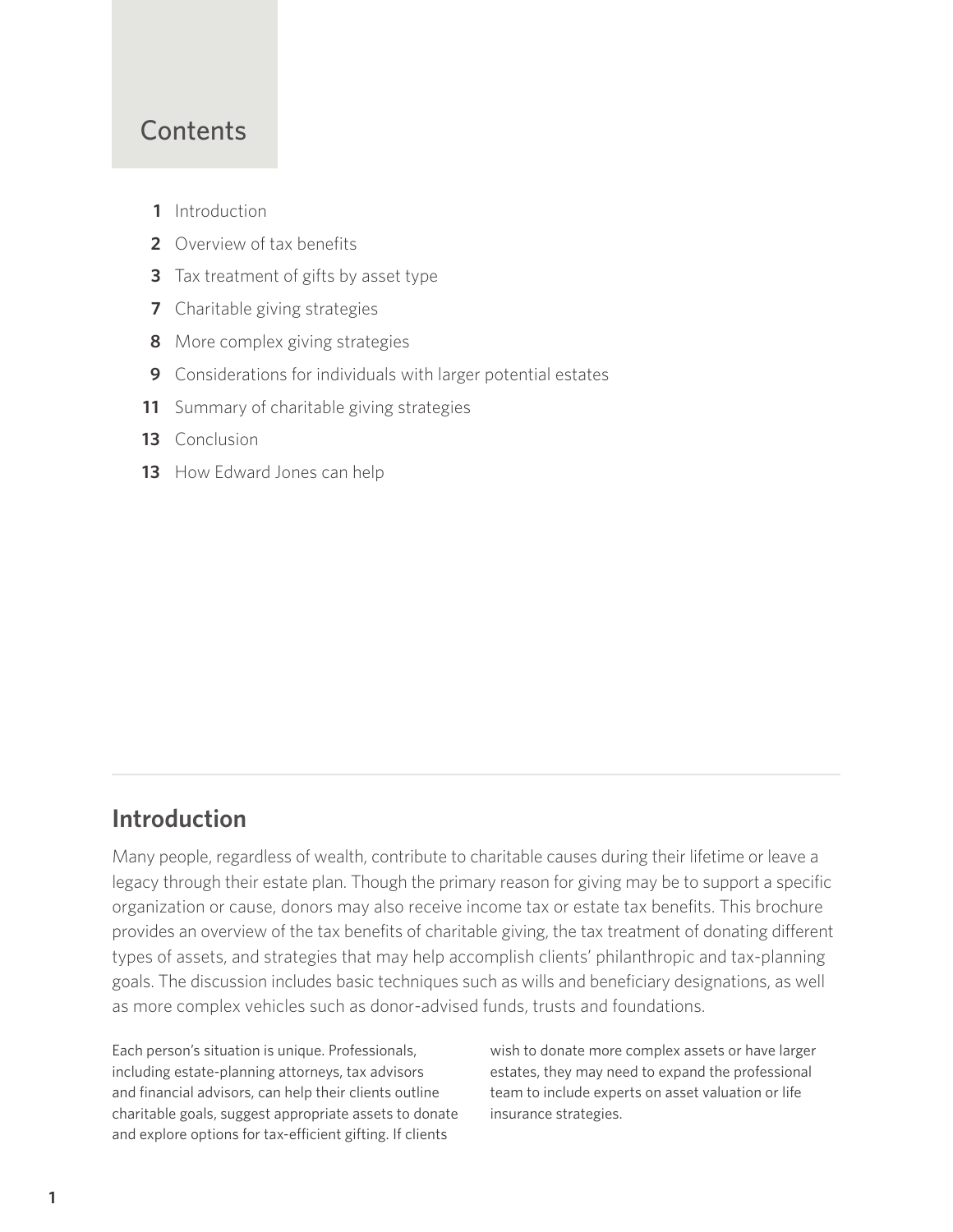# **Overview of tax benefits**

Individuals who make charitable gifts during their lifetime may qualify for an income tax deduction and potentially reduce the size of their taxable estate. Gifts made at death generally qualify for a federal estate tax deduction. Because state laws vary, and some states do not impose estate or inheritance taxes, comments in this guide generally apply only to federal estate and gift taxes.

## **Income tax benefits**

Donors that make contributions to a qualified charity are generally entitled to a charitable deduction if they itemize deductions on their income tax return. The amount of the charitable deduction depends on:

- The type of property contributed
- The donor's adjusted gross income (AGI)
- The type of charitable organization to which the gift is made

If the donor's charitable contributions for the year exceed the AGI limits, the excess can generally be carried over for up to five years. For more information, review the Internal Revenue Code and other IRS materials, such as IRS Publication 526, *Charitable Contributions.*

Individuals who itemize deductions may want to consider making charitable gifts in years when they are in a higher income tax bracket to potentially reduce their income tax liability. However, with the increase in the basic standard deduction in 2020 to \$12,400

#### **What counts as a qualified charity?**

Charitable contributions are only deductible if made to a qualified organization. Examples include:

- Religious organizations, including churches, synagogues, mosques and temples
- Educational institutions, including private schools, colleges and universities
- Nonprofit hospitals
- Organizations that provide social services (e.g., American Red Cross, Goodwill, United Way)
- Community foundations
- Fundraising organizations that support other public charities

for individuals and \$24,800 for married couples filing jointly, potential donors may have less incentive to itemize and thus claim a charitable deduction. Clients who do not itemize deductions may still have opportunities to reduce the amount of income tax due by making charitable contributions. Additionally, for 2021 only, individuals who don't itemize can take an abovethe-line deduction of up to \$300 of cash contributions (\$600 for joint filers). For 2020 the maximum above-the-line deduction is \$300. For example, if clients are in the habit of making annual charitable gifts, they might consider "bunching" donations. Instead of gifting each year, clients could accumulate assets to make two or three years' worth of donations in a single year. If their total deductions exceed the standard deduction, the client may find it beneficial to itemize and qualify for a charitable deduction.

## **Qualified charitable distributions from IRAs**

A qualified charitable distribution (QCD) from a traditional IRA (including an inherited IRA) is another way to potentially reduce the income tax due. While the donor cannot take a charitable deduction for the contribution, a QCD can satisfy all or part of the donor's required minimum distribution and may be excluded from the donor's taxable income for the year of the gift.

With the SECURE Act taking effect in 2020, individuals can continue making contributions to their IRA after age 70½, assuming they have taxable compensation. However, deductible contributions made during or after the year an individual reaches age 70½ result in a dollar-for-dollar offset to future QCDs. For example, if an individual were to make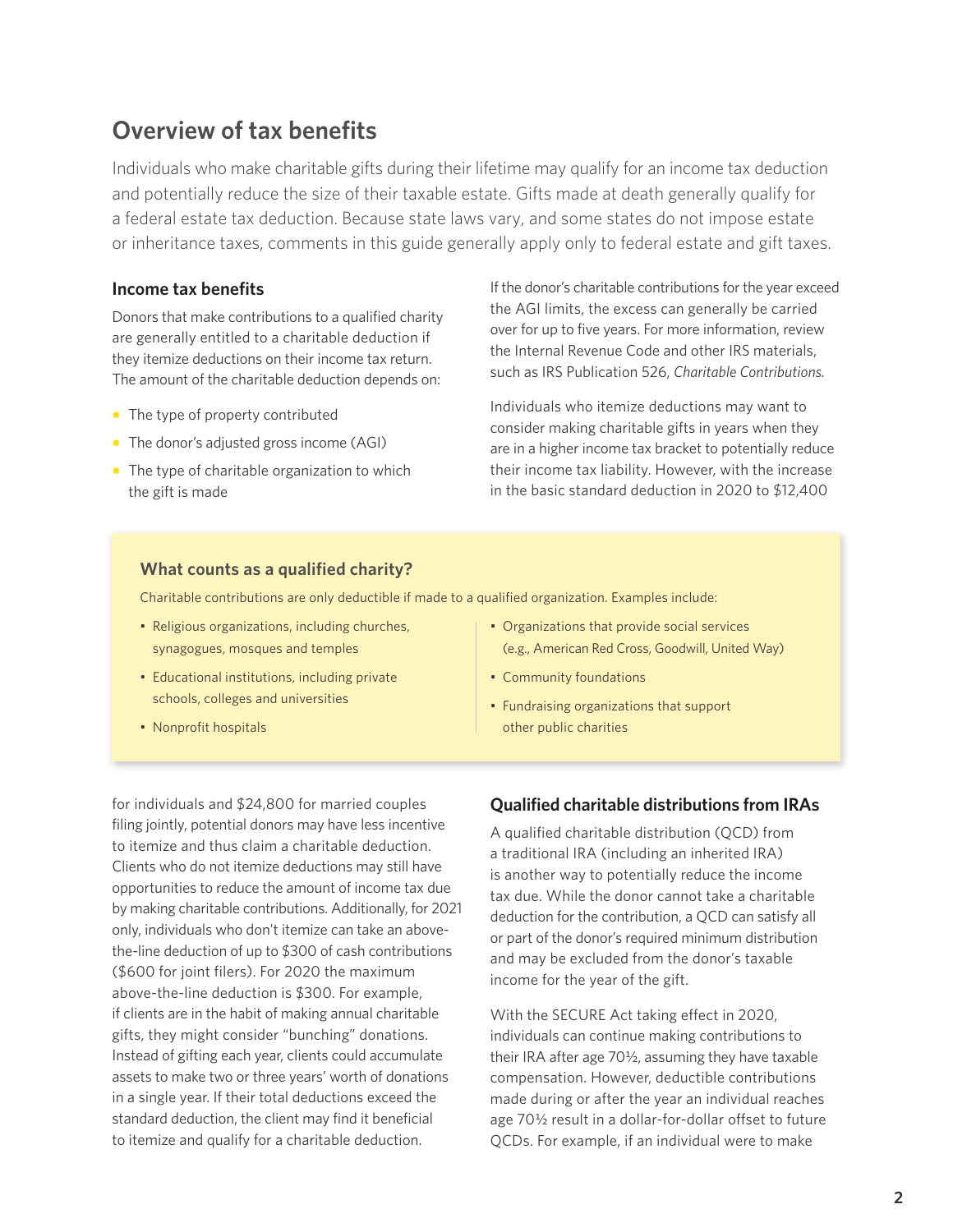a \$5,000 tax-deductible contribution to their IRA at age 71, and in subsequent years make a QCD of \$8,000, the first \$5,000 might be recognized as income. For additional information and clarification, please consult the SECURE Act. The requirements to make a QCD include:

- **•** The IRA holder must be age 70<sup>1</sup>/<sub>2</sub> or older at the time of distribution.
- The maximum annual exclusion cannot exceed \$100,000.
- The funds must be transferred directly from the IRA custodian to a qualified charity, generally a 501(c)(3) organization.
- The donor cannot receive any benefits from the charity as a result of the gift.

The following charitable vehicles generally are not eligible to receive a QCD:

- Donor-advised funds
- Private foundations
- Supporting organizations (charities supporting other exempt organizations)
- Planned giving vehicles, such as a charitable gift annuity, pooled income fund or charitable remainder trust

Individuals may want to consider making a QCD when they do not need the income from the IRA and wish to donate to charity and minimize AGI. Reducing AGI may help individuals lower their overall tax liability and avoid certain rules based on the amount of AGI, such as the incomerelated monthly adjustment amount surcharge for Medicare premiums. A QCD may also be an option for taxpayers who do not itemize deductions and therefore cannot claim a federal income tax deduction for the charitable contribution, or for taxpayers whose state of residence does not allow a deduction for a charitable contribution for state income tax purposes. In those cases, clients can take the standard deduction and reduce their taxable income. For 2021 the standard deduction is \$12,550 for individuals and \$25,100 for filing jointly.

QCDs are limited to the amount of the distribution that would otherwise be included in income. If the IRA includes nondeductible contributions, the distribution is first considered to have been paid out of otherwise taxable income, and nondeductible contributions are excluded. Thus, if the distribution from an IRA does not meet the requirements for a QCD, it is taxable to the IRA holder.

## **Estate and gift tax benefits**

Unlike the income tax charitable deduction, the federal estate and gift tax rules generally allow unlimited charitable deductions for the full value of property given by an estate outright to charity, regardless of the type of property donated or the appreciation in the property. For federal estate tax purposes, any gifts made to charity at death allow for a deduction on the estate tax return, reduced by any administrative expenses paid out of the bequest.

# **Tax treatment of gifts by asset type**

Clients may not be aware of the variety of assets they can donate to charity, or that the tax benefits vary by asset type. Professional advisors can assist their clients in evaluating the potential tax benefits of different charitable gift types and selecting appropriate assets to donate.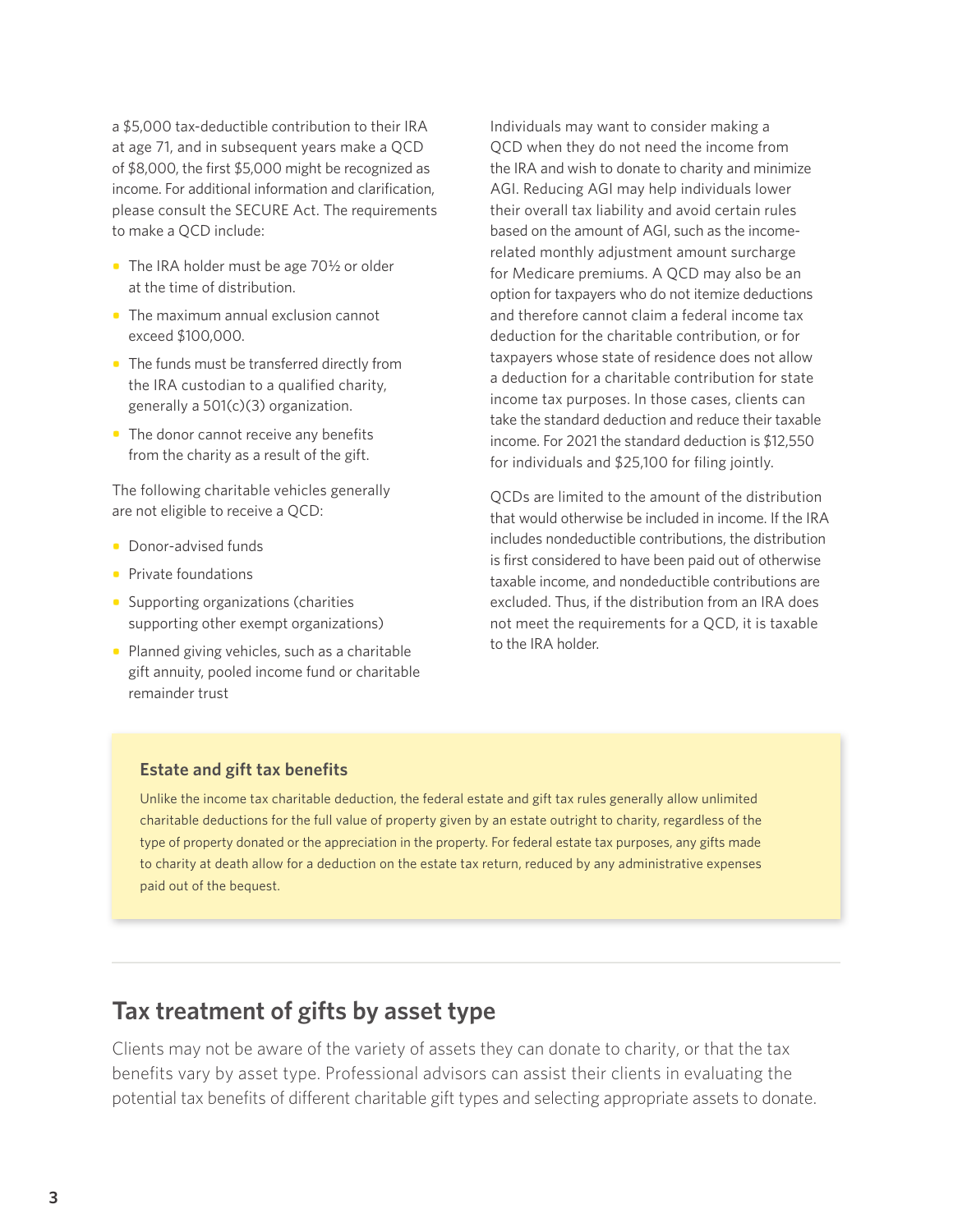## **Cash gifts**

Many donors prefer the simplicity of making a cash donation to a charity. When itemizing deductions, the donor can generally deduct the full amount of the cash contribution, up to 60% of AGI for gifts to public charities and up to 30% of AGI for gifts to private foundations. For 2020 and 2021 only, the 60% of AGI limit is suspended.

#### **Tax deduction eliminated for sports fans**

As of 2018, charitable contributions to a college or university that give the donor priority to purchase tickets to an athletic event are no longer tax-deductible. Previously, donors could deduct 80% of the gift amount.

#### **Marketable securities**

Individuals who donate long-term (held longer than 12 months) appreciated assets such as stocks and mutual funds may receive multiple tax benefits. By transferring the asset to charity – as opposed to selling it and donating the proceeds – the donor avoids incurring capital gains on the sale and removes the asset from the estate for estate tax purposes. Additionally, donors who itemize their deductions generally qualify for a charitable deduction equal to the asset's fair market value, up to 30% of AGI for gifts to public charities and 20% of AGI for gifts to private foundations.

From an income tax standpoint, individuals are generally better off selling securities with a loss and donating the cash proceeds to charity. That way, they may be able to use a capital loss from the sale to offset any capital gains and a portion of ordinary income they may have during the year.

#### **Real estate**

As with appreciated marketable securities, donors who donate appreciated real estate to charity avoid paying capital gains tax on the sale of the property and potentially reduce future estate tax by removing the real estate's value from the estate. Gifts of real estate with long-term capital gain may qualify for a charitable deduction equal to the property's fair market value, up to 30% of AGI for gifts to public charities and 20% for gifts to private foundations.

Not all charities are equipped to accept real estate or manage the property's sale, so clients should first check the charitable organization's requirements.

Charities that accept real estate generally prefer the property to be highly marketable and debt-free. The organization's review process may also be more complex for income-producing investment property than for gifts of residential real estate. Additionally, donors must be willing to give up control of the property. Once the real estate is transferred, the charity is responsible for selling the property, including negotiating the sale price.

#### **Tangible personal property**

Some clients may have art, books, jewelry or other collectibles to donate. For instance, an individual could donate a work of art to a museum's collection or to a hospital for the benefit of its patients. Donors who itemize are generally entitled to a charitable deduction equal to the fair market value of appreciated tangible personal property held for longer than one year, limited to 30% of AGI.

However, the charitable deduction may be limited to the property's cost basis if the charity's use of the property is not related to its exempt purpose. Generally, a gift is treated as unrelated if the charity sells, exchanges or otherwise disposes of the property by the end of the tax year in which the gift was made. Exceptions may be allowed if an officer of the charity certifies one of the following in writing:

- How the property was related and used to further the charity's exempt purpose
- That the charity intended to use the property for its exempt purpose or function when received and that such use has become impossible or infeasible to implement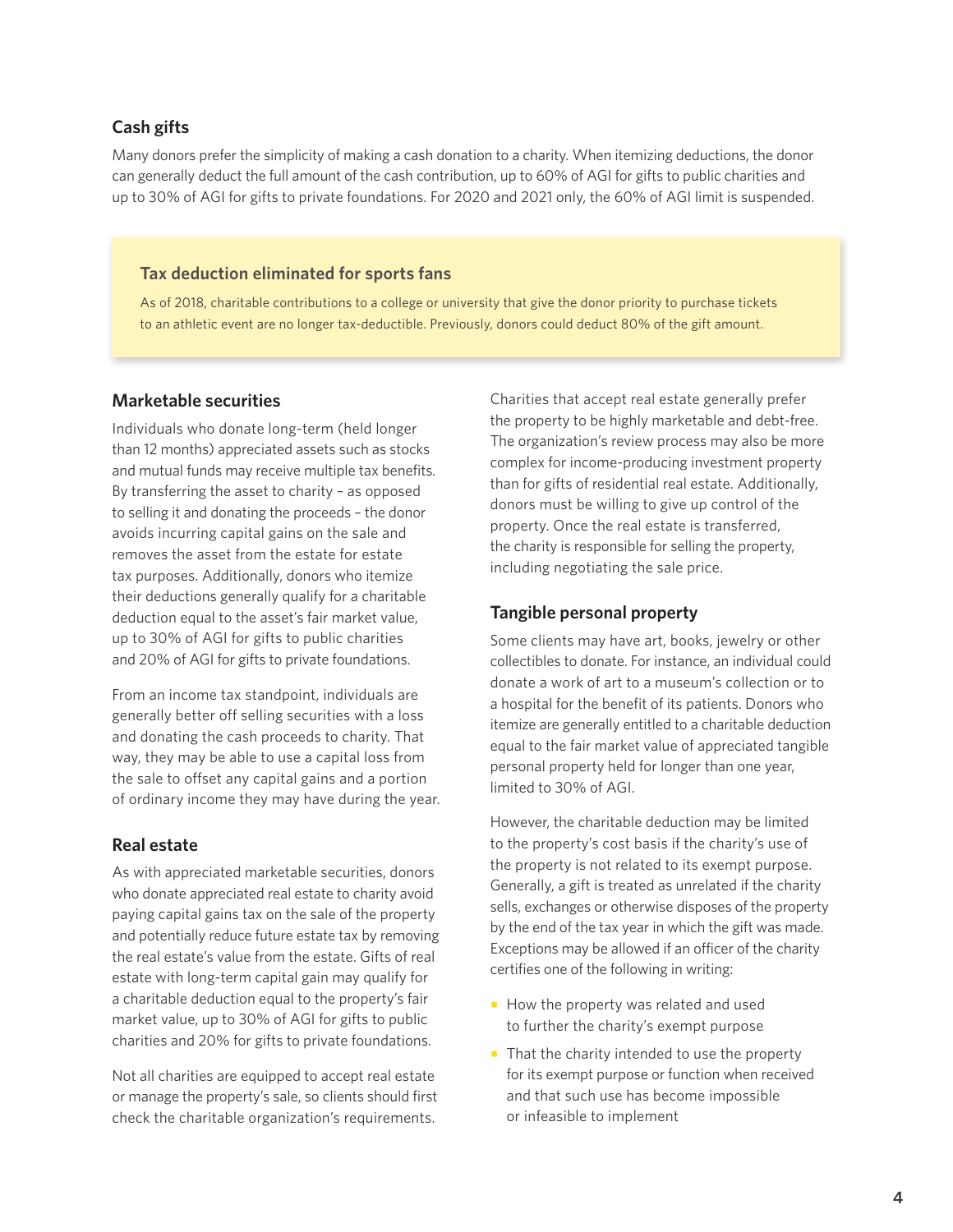For deductions of tangible personal property exceeding certain thresholds, if the charity disposes of related-use property within three years of the contribution without making this certification, the donor may be required to recapture part of the deduction. In that case, the donor would have to include in ordinary income the difference between the claimed deduction and the property's basis.

#### **Appraisal rules**

Donors may need an appraisal performed by a qualified appraiser to claim a charitable deduction above a certain amount for gifts of personal or real property. The donor must complete IRS Form 8283, signed by the charity and the appraiser, and attach it to their federal income tax return.

For details and specific requirements, review IRS Publication 561, *Determining the Value of Donated Property*.

#### **Ordinary income property**

Property is considered ordinary income property if it would have generated ordinary income or short-term capital gain if the donor sold it at fair market value on the date it was contributed to charity. Examples include inventory, works of art created by the donor, and capital assets held for one year or less. For most

types of assets, the income tax deduction for the charitable contribution is based on the fair market value of the property, but for ordinary income property, the deduction is generally limited to the property's basis. Due to this limit, owners of highly appreciated ordinary income property might choose to donate another type of asset that could produce a higher tax deduction.

#### **Example**

Mrs. Thompson has decided to gift shares of publicly traded ABC stock to charity. She purchased the shares 10 months ago for \$9,000, and they were worth \$10,000 when she donated them. If itemizing, Mrs. Thompson's charitable deduction is the fair market value of the gift minus the amount that would be ordinary income or short-term capital gain if sold:

 $$10,000 - $1,000 = $9,000$ , which is her cost basis.

If Mrs. Thompson had held the stock for at least 12 months, the capital gain would be considered long-term. If she itemized deductions for the year, she could generally deduct the fair market value of the stock, up to the AGI limits.

#### **Interest in a business**

Clients may contribute an interest in a privately held business to charity, including private C corporation and S corporation stock, and limited liability company (LLC), limited partnership and private equity interests. If itemizing deductions, donors may qualify for a tax deduction based on the current fair market value of the asset minus the amount that would be ordinary income or short-term capital gain if the property were sold at fair market value. If the property interest is transferred to a private foundation, the deduction is generally

limited to the fair market value of the property or the donor's basis in the property (not just the original cost basis), depending on the circumstances.

If the business is a partnership or LLC taxed as a partnership, the fair market value of a partnership interest is generally the fair market value of the donor's share of the business' assets less his or her share of partnership liabilities. The contribution may also be divided between a charitable contribution and a deemed sale for the partner's portion of the partnership liabilities.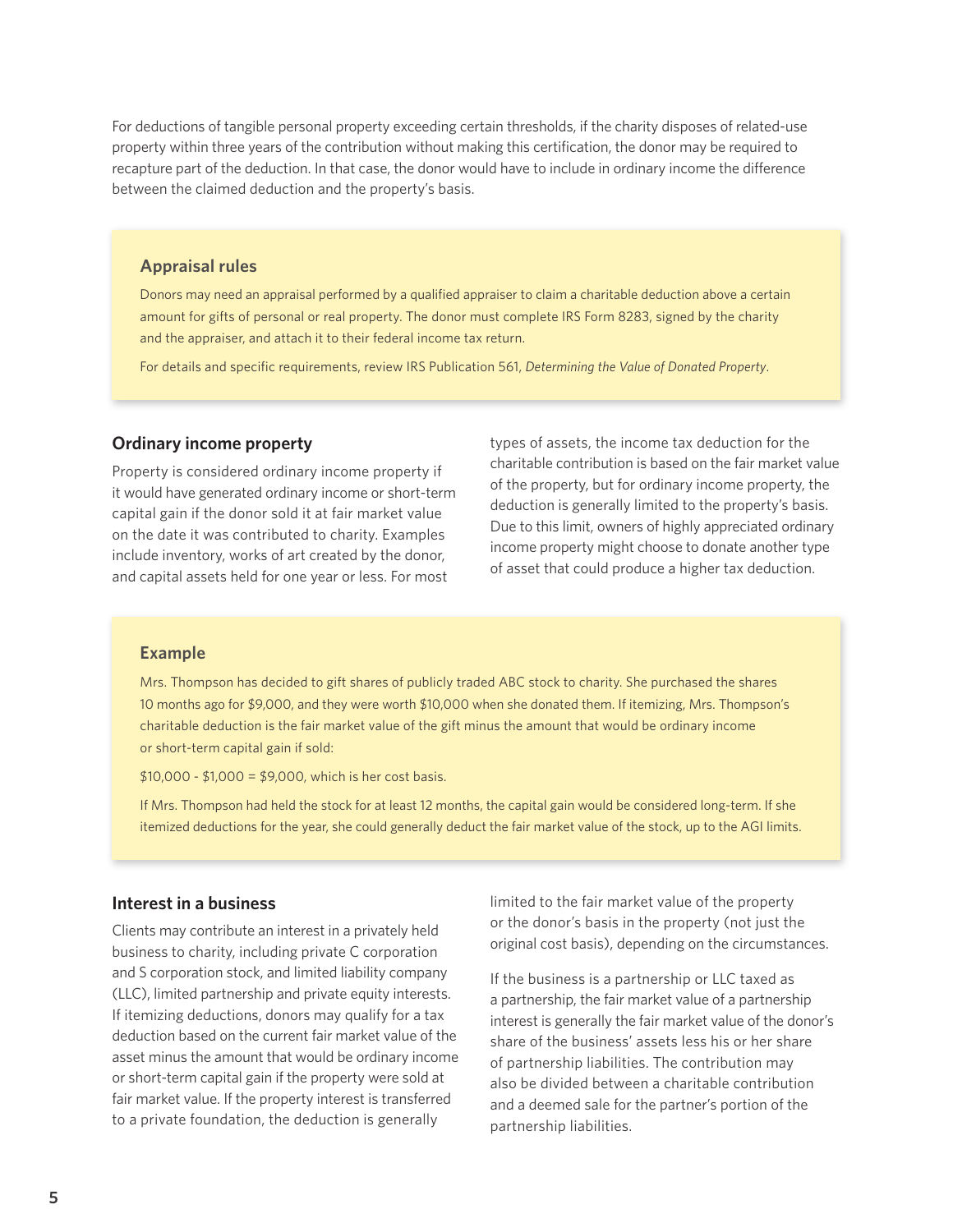The process for donating interests in businesses may present challenges. Many charities may not accept them unless they have a way to liquidate the interest for cash, and some businesses may not allow the gift because they do not want a charity to be an owner or, as in the case of an S corporation, the charity may not be eligible to be an owner. It can also be difficult to determine fair market value for private companies. The donor or the business may wish to hire a professional appraiser to value the company and calculate the value of the donor's interest.

# **Interest in a personal residence, farm or ranch**

Individuals donating a remainder interest in their personal residence, farm or ranch may qualify for an immediate tax deduction even if the charity does not receive the property for several years. The remainder interest can be set up in a variety of ways, but typically the donor retains the use of the property during his or her lifetime and gives a charity the right to own the property after a certain number of years or at the donor's death. The amount of the potential tax deduction is calculated using interest rates and actuarial tables provided by the IRS to determine the value of a life interest and remainder interest of property.

For clients who intend to leave a bequest to charity, donating a remainder interest in their home or farm may be an attractive option if they know their loved ones are not interested in using or managing the property after their death. By transferring the interest in the property to charity, the donor's family will not have to handle the management or sale of the property. Gifts of remainder interests in farmland or a home generally should be debt-free because the amount of any charitable deduction is limited by the amount of any mortgage.

| Type of property                                                                       | Direct gifts to public charities                             | Gifts to private foundations                           |
|----------------------------------------------------------------------------------------|--------------------------------------------------------------|--------------------------------------------------------|
|                                                                                        | & donor-advised funds                                        |                                                        |
| $Cash**$                                                                               | May be able to deduct full<br>amount, up to 60% of AGI       | May be able to deduct full<br>amount, up to 30% of AGI |
| Appreciated property (long-term capital<br>gain), including tangible personal property | May be able to deduct fair<br>market value, up to 30% of AGI | May be able to deduct full<br>amount, up to 20% of AGI |
| Ordinary income property                                                               | May be limited to donor's<br>basis in the asset              | May be limited to donor's<br>basis in the asset        |

# **Summary of tax benefits of charitable gifts\***

\*General guidance. Please consult the IRS Code, regulations and publications to determine applicability to your specific client's situation. \*\*Cash deduction up to 100% in 2020 and 2021

# **Gifts that may not be deductible – partial interest rules**

Generally, if a person transfers a partial interest in property to a charity, the gift may not be deductible. For example, a donor cannot claim a charitable deduction for allowing a charity to use office space rent-free or for making an interest-free loan to a charity. There are exceptions, including the following:

- If a partial interest represents the donor's entire interest in the property, such as a gift of a life estate if all the donor owns is a life estate
- An undivided portion of the donor's entire interest in the property, such as a gift of a 25% interest as a tenant in common in a parcel of real estate
- Property transferred to a charitable remainder annuity trust (CRAT), charitable remainder unitrust (CRUT) or pooled income fund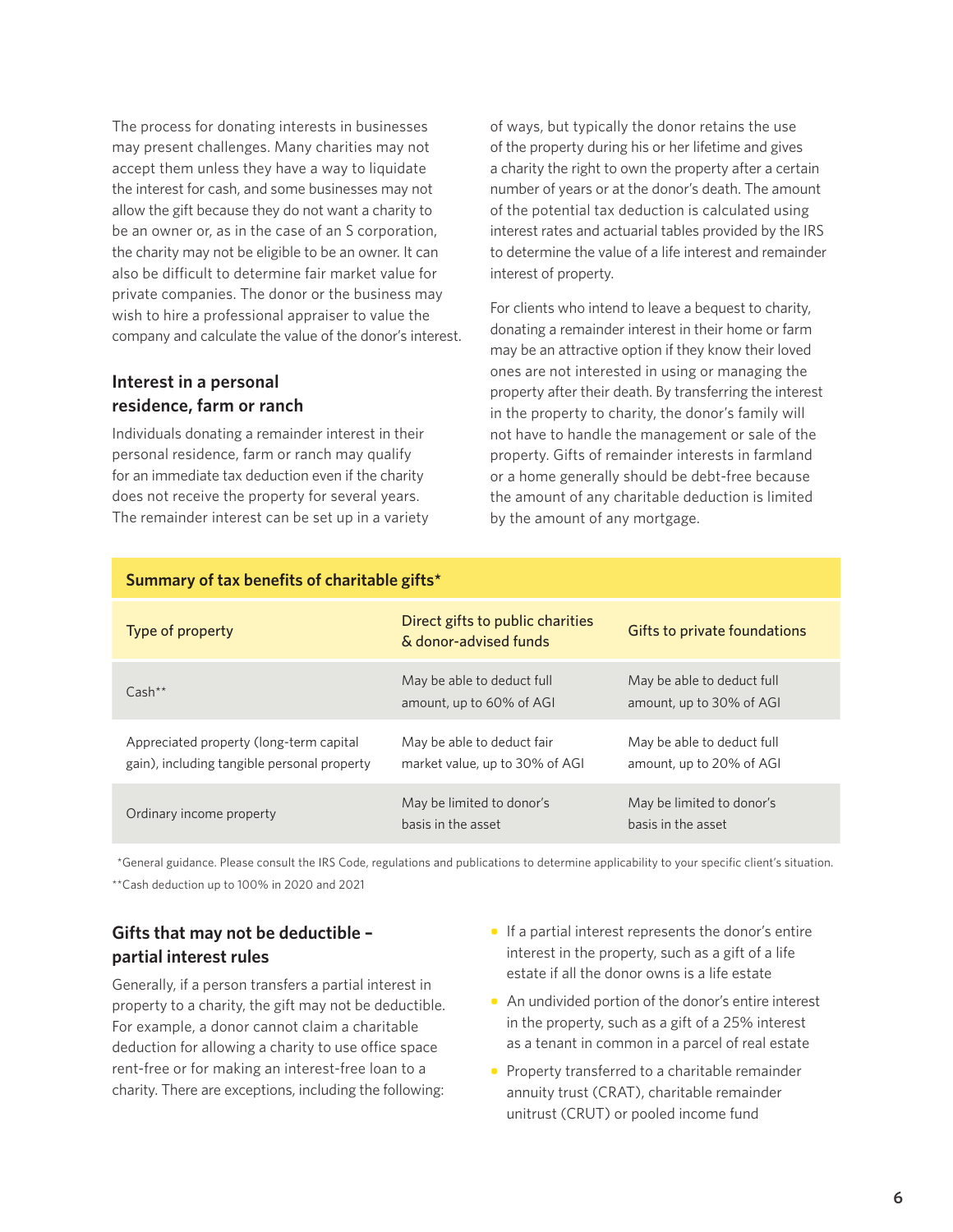- A contribution of a remainder interest in a personal residence or farm (whether or not it is occupied by the donor)
- A qualified conservation contribution (for example, a conservation easement to preserve a marsh for wildlife)

Consult IRS Publication 526, *Charitable Contributions*, for further guidance regarding partial interest rules.

# **Records required for claiming a charitable deduction**

To take an income tax deduction for the charitable contribution, the donor must keep certain records to show charitable contributions made during the year. The required documentation depends on the value of the gift and whether the donor contributed cash or property. Consult the IRS Code, regulations and publications, including 526 and 1771, to determine applicability to specific client situations.

# **Charitable giving strategies**

Once clients have determined the amounts and assets they would like to donate, professional advisors can help them choose a gifting strategy that best fits their goals. Some clients may prefer the simplicity of making an outright gift by writing a check to charity or leaving assets at death through a will, trust or beneficiary designation. More complex gifting strategies may be considered, depending on the size of the client's potential estate, the complexity of the assets or the client's desire to make significant gifts. Vehicles including donor-advised funds, charitable trusts and foundations may allow a donor to contribute to charity over multiple years, and may offer additional features, such as current income, tax management or control over the charity's use of the gift.

# **Basic gifting techniques: outright gifts**

**Lifetime gifts of cash or assets –** Clients can donate cash, assign securities or deed a property to a charity. For example, a donor who wants to support education may gift shares of stock to a university's scholarship fund. While the donor may be able to put some restrictions or conditions on the use of the gift, usually through a written gift agreement with the charity, an outright gift typically involves little or no future role in the organization's operations, management or investments. If clients would like to make sizeable gifts and exercise more control over grants, they could consider a donor-advised fund or private foundation.

**Will or living trust –** An individual may leave assets to charity at death via a bequest in a will or trust, and the estate may be able to take a tax deduction for the charitable contribution. The client has the flexibility to change the designated charity or revoke

the decision by updating the will or trust document. While a will is relatively easy to establish and gives the client control over where assets go at death, it only covers assets held in his or her name. It does not typically cover assets held jointly or those that pass by way of a beneficiary designation. Additionally, assets left to charity through a will may be subject to probate, which can be a time-consuming and costly process in some states. Charitable bequests made through a trust avoid the probate process, provided the assets are correctly registered in the name of the trust.

**Direct beneficiary designation –** Individuals can designate one or more beneficiaries for their retirement plan, IRA, life insurance policy or annuity, and the beneficiaries will receive those assets at the individual's death. A beneficiary designation can be an easy way to transfer assets to a charitable beneficiary or divide assets between loved ones and charities, and those assets may be excluded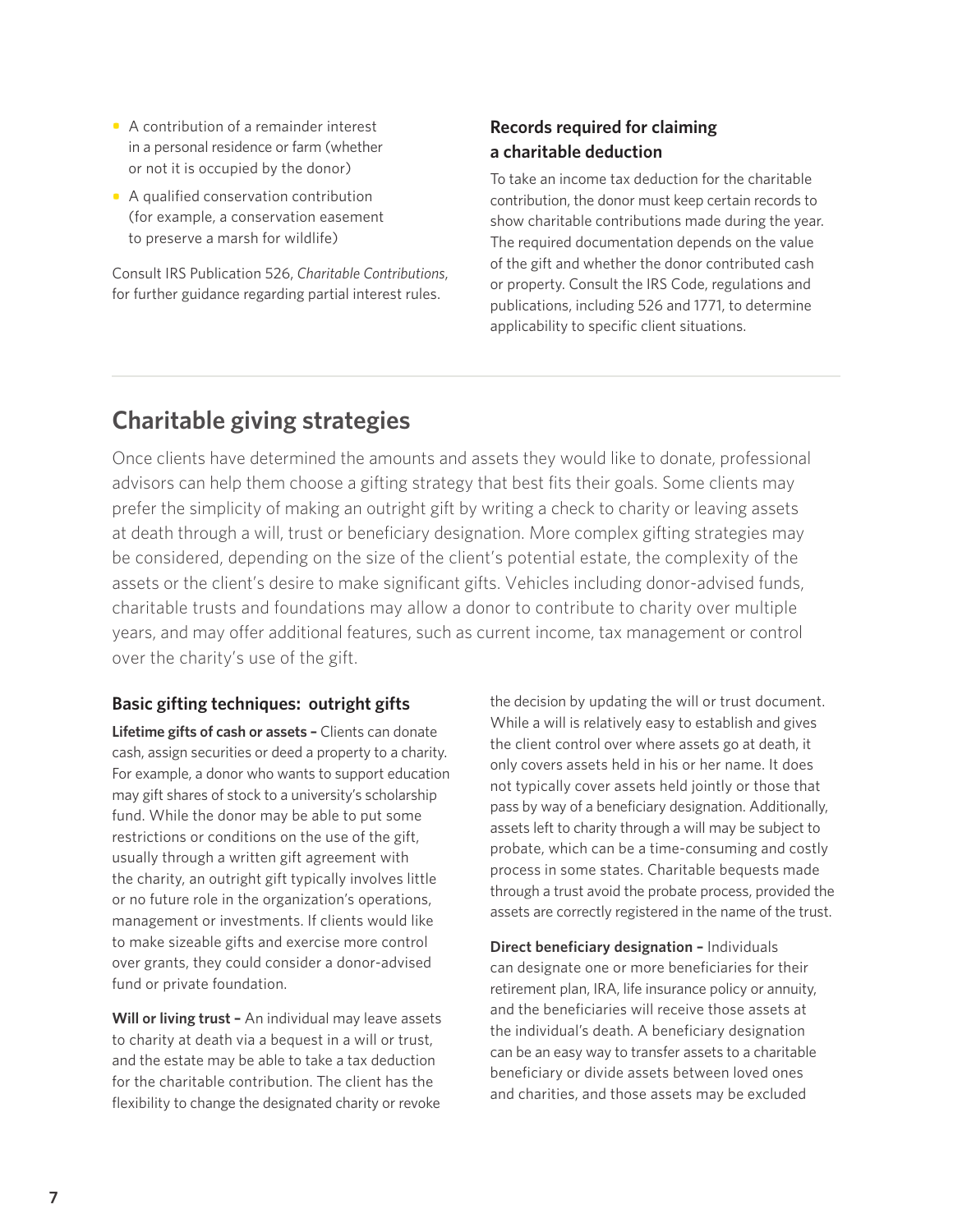from the probate process. Although the assets may be included in the decedent's gross estate for estate tax purposes, the estate may qualify for an estate tax deduction for the charitable contribution.

Clients that want to contribute a specific dollar amount may consider gifting a permanent life insurance policy directly to charity using a beneficiary designation. Since life insurance has a stated death benefit, the client can help ensure that his or her legacy plans are met independently of the final value of his or her other assets. When the policy owner names a charity as a sole, partial or contingent beneficiary, the insurance

proceeds will be included in the owner's estate for estate tax purposes, but the estate will generally be able to take a deduction for the amount passed to charity.

**Transfer on death (TOD) / payable on death (POD) agreements –** Similar to a beneficiary designation, a TOD or POD agreement may be used to transfer all or part of a brokerage or bank account to a charity. The agreement directs how the institution holding the account should distribute the owner's assets at death. Generally, the account will avoid probate, and the estate will be able to take a federal estate tax deduction for the charitable contribution.

# **More complex giving strategies**

Clients that plan to make large gifts to charity may consider strategies that could provide more control over taxes or the charity's use of the funds. These options typically involve additional costs and complexity, so it is important for clients to outline their goals and discuss all considerations with their professional team before implementing a charitable giving plan.

## **Donor-advised funds (DAFs)**

A DAF may be sponsored by a public charity, such as a community foundation, or a commercial donor-advised fund established through a charitable organization and set up by a brokerage or financial institution. The donor makes a gift to the fund and, if itemizing, may receive an immediate income tax deduction for the gift, though the DAF may not pay funds to a charity right away.

A DAF may appeal to clients who want to involve their family in giving decisions. Donors, their families or other designated individuals can advise the fund on asset investment, organizations to receive grants and how much to give.

However, donors or other designated individuals have little ongoing control over the fund's management and operations. Another tradeoff of using a DAF is the limited ability to change the structure later. For instance, it is unlikely that a DAF would transfer its assets to a private foundation because of limitations on the types of distributions that may be made from the fund. DAFs are subject to the excess business holdings rules that apply to private foundations and

to the excess benefit transaction rules that apply to public charities in general. These rules can impose limitations on transactions between the DAF and the donor and donor advisors, as well as their family members and certain entities owned by them.

# **Charitable gift annuities**

Gift annuities are often offered by national charitable organizations (e.g., American Red Cross, National Geographic Society) and institutions such as universities and museums. The donor contributes cash or property to the nonprofit organization, which invests the gift and sends the donor a fixed annuity payment for life. Income may be paid to one or two beneficiaries (annuitants), often the donor and spouse, though the donor may name different beneficiaries. When the last beneficiary dies, the charity receives the balance of the funds.

If they itemize, donors may be able to claim an income tax deduction for the portion of the gift that is not returned to them in annuity payments. For gifts of cash, and once the beneficiary has exceeded the life expectancy (based on an annuity mortality table),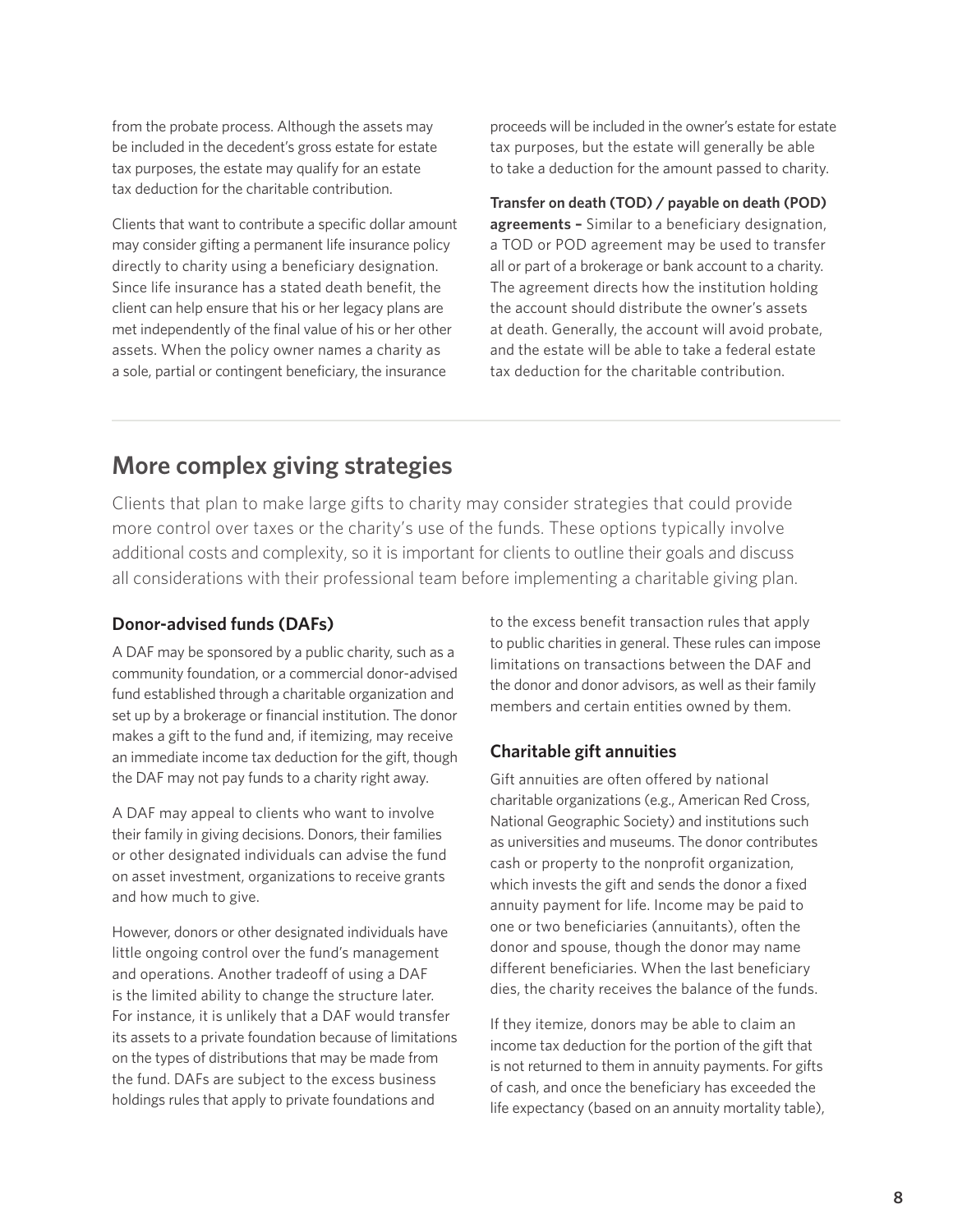payments are subject to ordinary income tax. For gifts of appreciated assets, a portion of the payments may be subject to capital gains tax.

Gift annuities can be a good vehicle for making relatively small gifts. They may help clients supplement their income during retirement or provide income to a surviving spouse or loved one after their death. Since the income payments are fixed, they won't change as interest rates and stock prices fluctuate. The amount of the income payment depends on factors such as:

- The value of the donor's contribution
- The gift annuity rate offered by the charity
- The number of annuitants receiving payments
- Age of the annuitant(s)

# **Considerations for individuals with larger potential estates**

Individuals whose net worth exceeds the federal estate tax exclusion amount may consider ways to reduce the size of their estate, such as transferring assets to loved ones or charities. Several states have estate or inheritance tax laws that apply to an estate whose value is below the federal exclusion, so it is important for clients with larger estates to work with their professional team to understand how state tax laws impact them. Clients whose estate value is below the exclusion amount may still have relatively complex situations that could benefit from more detailed estate planning. Relying on beneficiary designations and TOD/POD agreements to address these estate-planning and philanthropic goals may not be sufficient.

Charitable gifting strategies such as charitable trusts and foundations may allow clients to make sizeable gifts while having more control over taxes. Because the rules regarding these entities can be complex, tax and legal professionals should help clients evaluate how various planning techniques could impact their tax situation, estate, heirs and chosen charities.

#### **Charitable trusts**

Some individuals may set up a charitable trust as part of their estate plan. Two common types are charitable remainder trusts (CRTs) and charitable lead trusts (CLTs). They are known as "split interest" trusts because the grantor (creator of the trust) can provide a benefit to both charities and individual beneficiaries (typically the grantor, spouse or other loved ones). The main difference between CRTs and CLTs is whether the charity receives funds from the trust during its term or when it terminates.

Although grantors can name themselves as trustee, it is common to use a professional trustee to manage charitable trusts. The trustee's ability to meet ongoing administration and tax reporting requirements and manage the trust assets is crucial to qualifying as a charitable trust for tax purposes. If the trust is not properly administered, it could lose tax benefits and be subject to penalties. Also, if the trust is funded with illiquid or non-publicly-traded assets, a professional trustee may have more resources to manage the assets' valuation and sale.

# **CRTs**

With a CRT, the trustee invests assets gifted by the grantor to the trust and pays the grantor, or another individual beneficiary named by the trust, a current income stream. The remainder of the trust passes to the charity when the trust terminates, often after a set number of years or at the death of the last income beneficiary.

An estate-planning attorney or CPA should help the grantor estimate the possible income tax deduction from the gift to the charity. In general, tax deductibility depends on the annual income received from the trust, the type and value of assets gifted to the trust,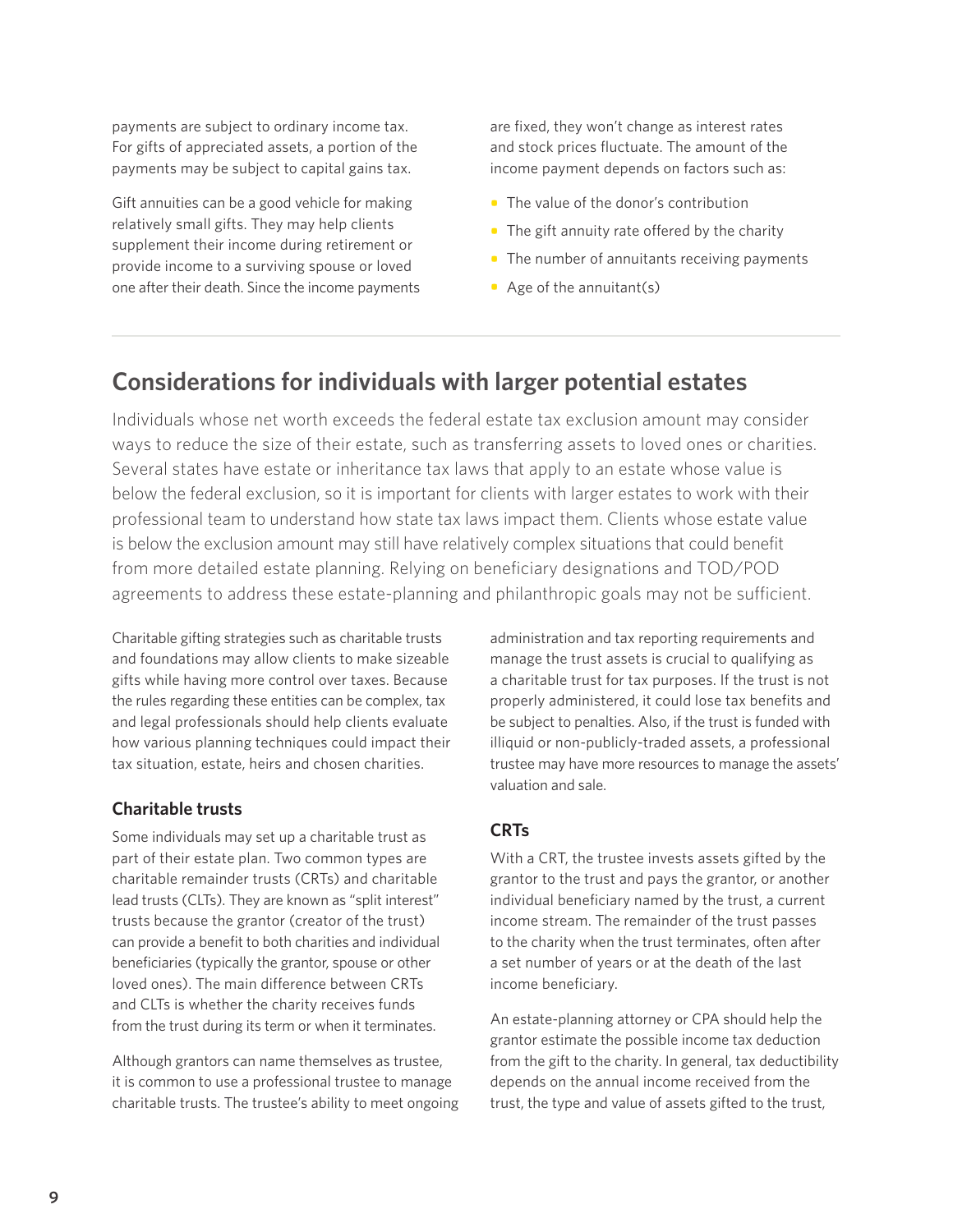the beneficiaries' ages and the applicable federal income tax rate. Deductibility can vary from 20% to 60% of AGI but is usually limited to 30%. If the entire deduction created cannot be used in the first year, it can be carried forward for up to five years.

Grantors often donate highly appreciated assets such as stock, mutual funds or real estate to a CRT, which are typically sold to diversify the trust assets. Because the trust is exempt from paying capital gains tax on the sale, CRTs can convert highly appreciated assets that may not have produced much income into a current income stream. However, the capital gains tax is deferred, not avoided. Distributions paid to the income beneficiary are subject to tax based on the unique "four-tier accounting" rules. The order of distributions is ordinary income, capital gain, tax-free income and return of principal. Therefore, all ordinary income generated by the trust must be paid out before any capital gain can be distributed from the trust.

Two common ways of structuring the CRT's distributions are an annuity trust or a unitrust. A charitable remainder annuity trust (CRAT) pays the income beneficiaries a fixed percentage of the initial contribution amount each year. Because the amount of annual income does not change regardless of the assets' performance, a CRAT may be a good option for clients who want predictable income. However, the income amount may not keep up with inflation over time.

A charitable remainder unitrust (CRUT) pays the income beneficiaries a fixed percentage of at least 5% of the trust value each year. Because the payment is recalculated annually based on the market value of the trust assets, income payments can fluctuate. This feature may help hedge against inflation because payments can increase if the assets grow. However, payments may also decline when the account's return is less than the payout rate. The grantor can make additional gifts to a CRUT over time, which could also increase payments to the income beneficiaries.

#### **Example**

John and Mary Smith donate stock worth \$300,000 to a CRUT that pays 6% per year. The trustee immediately sells the stock and invests the proceeds in a diversified investment portfolio. The Smiths receive \$18,000 of income the first year (6% of \$300,000). At the end of the year, the trust assets have a market value of \$280,000, so the Smiths will receive \$16,800 (6% of \$280,000) from the trust in year two. If the trust was drafted as a CRAT, the Smiths would receive \$18,000 each year, regardless of the market value of the trust.

### **CLTs**

CLTs are the inverse of CRTs. The designated charities receive funds for a period of time, and the remaining assets are distributed to the grantor's family members or other beneficiaries when the trust terminates. There are annuity and unitrust versions of a CLT. The charities receive the same payment every year from a charitable lead annuity trust (CLAT), while payments fluctuate with the account value each year in a charitable lead unitrust (CLUT) structure.

Unlike a CRT, a CLT is not a tax-exempt entity, so the trust income may be taxable to the grantor or the trust, depending on how the trust is drafted. If the trust assets outperform the rate of return presumed by the IRS (the Section 7520 interest

rates used to value certain charitable interests in trusts), the excess growth can pass to beneficiaries free of estate and gift tax. The 7520 rate represents what the IRS deems to be a reasonable rate of return and is used to value annuities and income, reversionary and remainder interests. It factors into the gift tax computations for CLATs and CRATs but has little to no impact on the value of unitrust interests. The lower the 7520 rate, the higher the present value of the charity's interest and the lower the gift tax value of the remainder interest.

Clients might consider a CLT if they want to contribute to charity over several years and pass appreciated assets to loved ones, potentially reducing estate or gift tax consequences.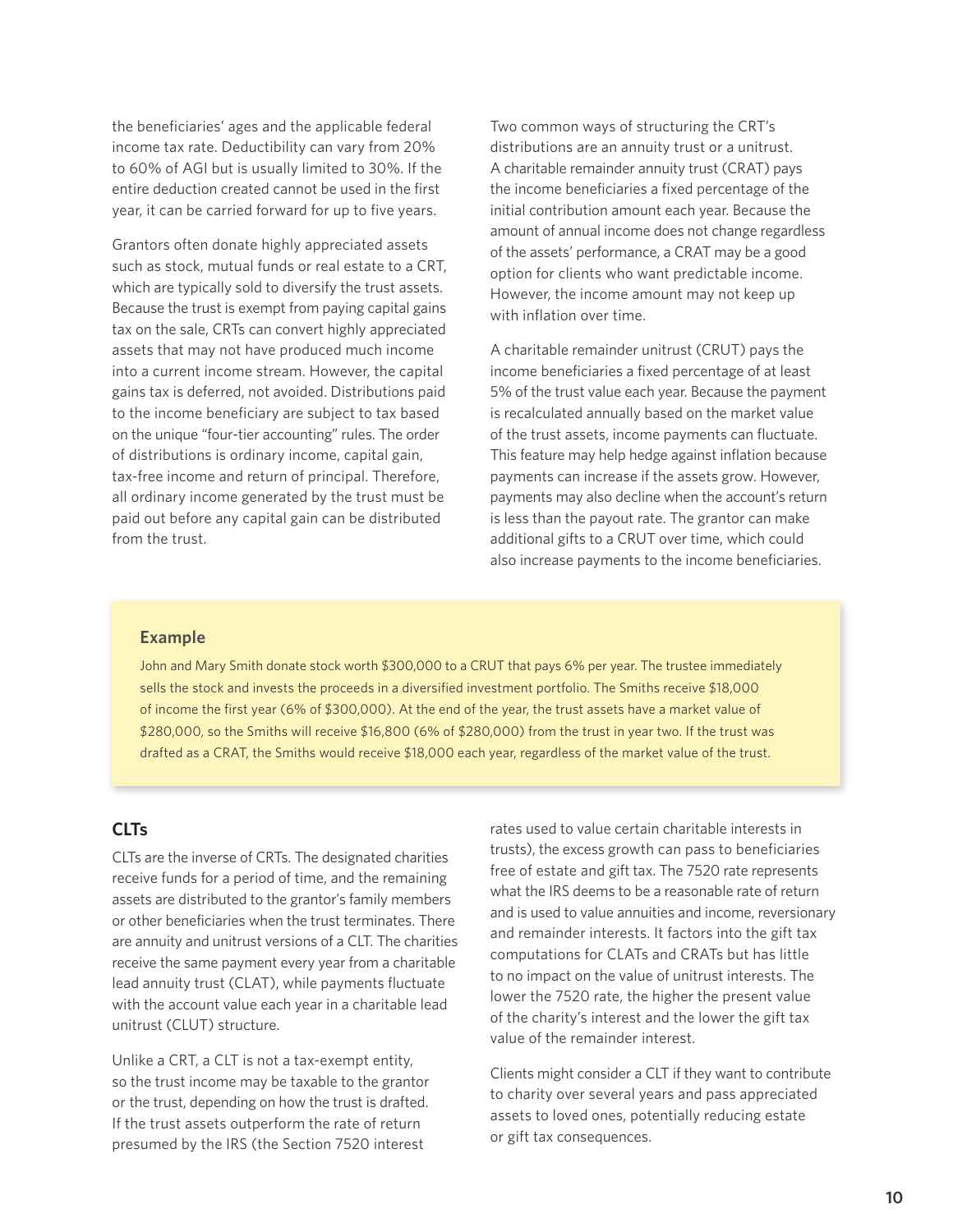## **Foundations**

While the charitable trusts discussed above are designed to terminate, a charitable foundation could allow a high net worth client to create a legacy in perpetuity. Private foundations are nonprofit organizations that can be funded and controlled by a limited number of donors, such as an individual, a family or a corporation. The donor's contributions to the foundation are tax deductible, subject to AGI limits and the donor itemizing deductions. Private foundations generally fall into two categories:

- **Non-operating private foundations –** charitable organizations that generally do not actively fundraise and are required to distribute a certain percentage of their assets annually to a public charity. These can be set up as either a corporation or a charitable trust.
- **Private operating foundations charitable** organizations that have a stated charitable purpose and carry out their own charitable activities rather than sending grants to other charitable organizations. An example would be a foundation established to operate a food pantry.

Foundations are subject to an excise tax on the annual net investment income. Except for private operating foundations, they are required to distribute a minimum of 5% of net investment assets each year. Private foundations are also subject to restrictions on self-dealing, excess business holdings, jeopardizing investments, and taxable expenditures. If the foundation will be funded with closely held business interests or real estate, and family members or entities owned by them may purchase these assets, the selfdealing rules can be of concern. The transfer of closely held business interests may also create complexity under the excess business holdings rules. These issues can often be resolved using certain exceptions available under the private foundation rules.

Some clients with substantial wealth may consider a private foundation if they wish to involve their families and teach the next generation about philanthropy and stewardship. Donors may also be interested in operating a charitable organization and controlling investment decisions and grant-making. For example, decisions including the timing for sale of business interests or real estate can be made by the foundation's board without the involvement of any outside charities or other parties. Another advantage is flexibility, because the foundation's assets can usually be transferred to another public charity or donor-advised fund. The reverse – a transfer of assets from a public charity or donor-advised fund to a private foundation – is generally more problematic.

| <b>Strategy &amp; objective</b>                                                                                                                 | <b>Advantages</b>                                                                                                                                                                                                                                                                                                                                                     | <b>Disadvantages</b>                                                                                                                 |
|-------------------------------------------------------------------------------------------------------------------------------------------------|-----------------------------------------------------------------------------------------------------------------------------------------------------------------------------------------------------------------------------------------------------------------------------------------------------------------------------------------------------------------------|--------------------------------------------------------------------------------------------------------------------------------------|
| Donor-advised fund (DAF)<br>Immediate tax deduction, the<br>ability to recommend grants<br>and the option to contribute<br>many types of assets | • Grants may be made to multiple<br>charitable organizations over time<br>• Family members can be involved<br>in discussions about grants<br>• May be able to create a succession<br>plan to pass/split account or gift<br>remaining assets to charity<br>• Distributions may not need to<br>be made to charities every year<br>• May choose recognition or anonymity | • Limited control over fund's asset<br>management and administration<br>• Charges a fee based on a<br>percentage of the fund's value |
|                                                                                                                                                 | when recommending a grant                                                                                                                                                                                                                                                                                                                                             |                                                                                                                                      |

# **Summary of charitable giving strategies**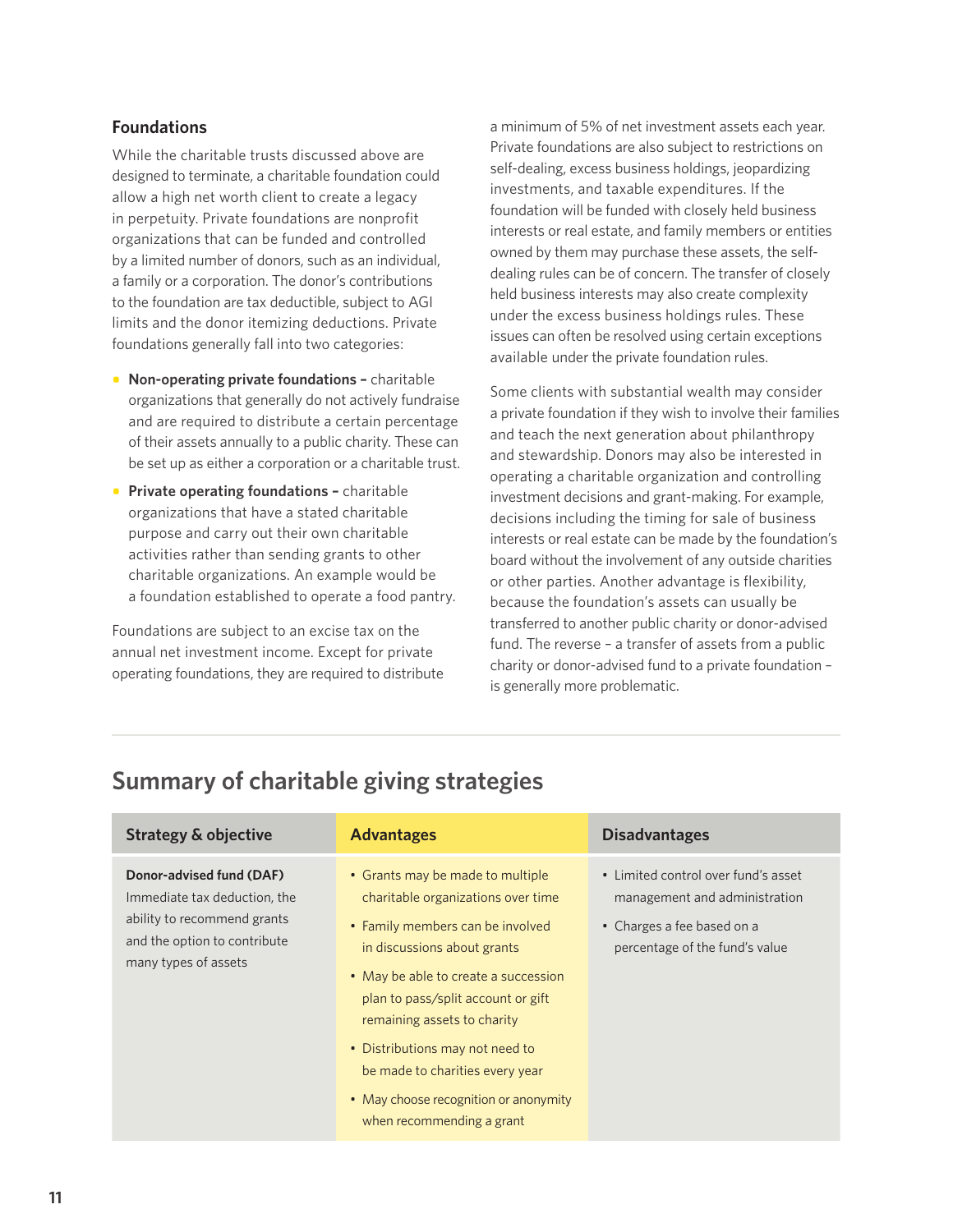| <b>Strategy &amp; objective</b>                                                                                                                                                                       | <b>Advantages</b>                                                                                                                                                                                                                                                                                                                                 | <b>Disadvantages</b>                                                                                                                                                                                                                                                                                                                                                                                                                                                                                             |
|-------------------------------------------------------------------------------------------------------------------------------------------------------------------------------------------------------|---------------------------------------------------------------------------------------------------------------------------------------------------------------------------------------------------------------------------------------------------------------------------------------------------------------------------------------------------|------------------------------------------------------------------------------------------------------------------------------------------------------------------------------------------------------------------------------------------------------------------------------------------------------------------------------------------------------------------------------------------------------------------------------------------------------------------------------------------------------------------|
| Charitable gift annuity<br>Earn income and support<br>a charity by donating assets<br>that are easy to liquidate<br>(cash or publicly traded securities)                                              | • Generates a fixed income<br>stream for beneficiary's life<br>• Minimal costs<br>• Can remain anonymous<br>to public but not to charity                                                                                                                                                                                                          | • May be less tax efficient than<br>other giving vehicles since a portion<br>of each income payment is taxable<br>• No control over assets or use of gift                                                                                                                                                                                                                                                                                                                                                        |
| Charitable remainder trust (CRT)<br>Remove highly appreciated<br>assets from estate and diversify<br>investments, supplement income<br>and provide an eventual benefit<br>to charity                  | • Donor (or designated beneficiary)<br>receives income<br>• Can diversify appreciated<br>investments without incurring<br>an immediate capital gain liability<br>• Choose income and remainder<br>beneficiaries and trustee<br>• May be able to change charitable<br>beneficiary over time<br>• May choose multiple charities<br>as beneficiaries | • Partial tax deduction<br>• Requires legal expertise to set<br>up and often a professional trustee<br>to manage, so ongoing costs vary                                                                                                                                                                                                                                                                                                                                                                          |
| <b>Charitable lead trust (CLT)</b><br>Tax-efficient transfer of assets<br>to loved ones with opportunity<br>to benefit charity for several<br>years and earn an income tax<br>or estate tax deduction | • Generates current income<br>for charity for period of time<br>• Pass assets to loved ones<br>free of estate tax<br>• Choose income and remainder<br>beneficiaries and trustee                                                                                                                                                                   | • Partial tax deduction<br>• Requires legal expertise to set<br>up and often a professional trustee<br>to manage, so ongoing costs vary                                                                                                                                                                                                                                                                                                                                                                          |
| <b>Private foundations</b><br>Make substantial gifts, manage<br>all contributions, investing and<br>charitable grants, and leave<br>a legacy in family's name                                         | • Donor and/or family can<br>have complete control over<br>investments, grant-making and<br>operations of the foundation<br>• Grants may be made<br>to multiple charities<br>• Can make lifetime<br>or posthumous gifts                                                                                                                           | • High startup and ongoing costs<br>for administration and management<br>• Must distribute a minimum amount<br>of net investment assets to charity<br>annually (except private operating<br>foundations)<br>• May owe excise tax on annual<br>net investment income<br>• Limitations on charitable deductions<br>more restrictive than contributing<br>directly to public charity<br>• Required to make public certain<br>information about foundation<br>trustees, employees, grants,<br>income and investments |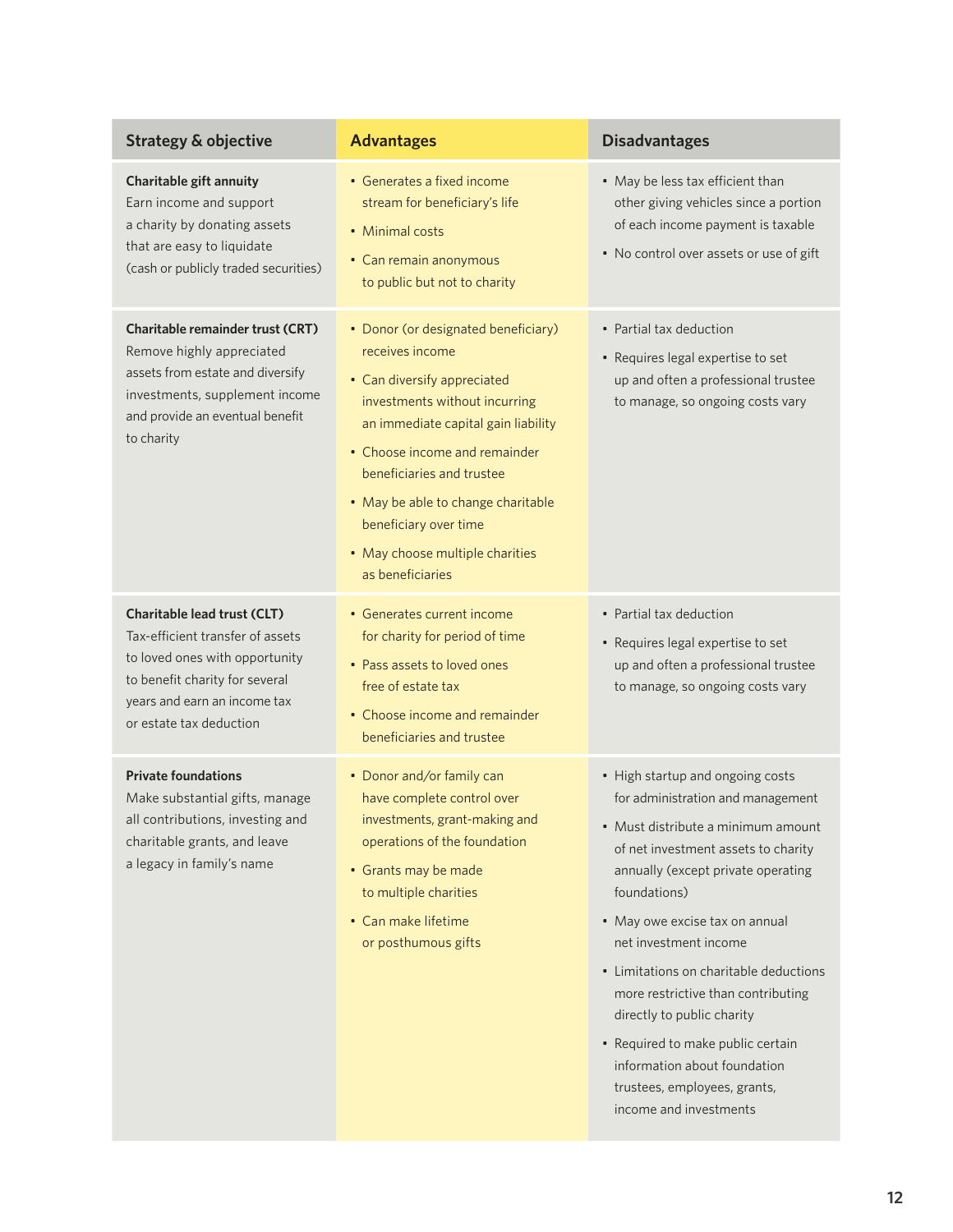# **Take time to review charitable giving strategy**

Professional advisors should encourage clients to review their estate and charitable giving plans periodically. Strategies may need to be adjusted over time due to changes in a client's financial or family situation. Also, changes to federal and state tax laws or regulations could render some strategies less efficient or obsolete.

When reviewing clients' goals, professionals should consider the following:

- Has the client experienced any life changes, such as marriage, divorce, death of a spouse or the arrival of children or grandchildren?
- Has the client experienced a large increase or decrease in wealth?
- Has the client moved to another state? Estate plans designed under a previous state's laws may no longer be appropriate.
- Are legal documents, beneficiary designations, and asset titling up to date, and do they reflect the client's wishes?

# **Conclusion**

There are multiple strategies that may help individuals achieve their charitable, tax and estate-planning goals. Tax, legal and investment advisors can help their clients evaluate the options, determine the most suitable assets to donate to charity and create plans for making gifts during life or at death. To determine the most appropriate charitable giving vehicle, donors will need to prioritize their desires to provide for loved ones, minimize taxes and achieve estate-planning and philanthropic goals.

# **How Edward Jones can help**

We are committed to a team approach for meeting our clients' needs. Our financial advisors collaborate with clients' CPAs, attorneys and other professionals to work toward a common objective: helping clients preserve, manage and distribute their wealth while meeting their financial goals. To learn more about how this team approach can help you serve your clients' best interests, contact an Edward Jones financial advisor today.

The strategies discussed in this brochure, as well as the information regarding specific limitations, holding periods, documentation requirements, etc., are current as of the publication date of this brochure. Such strategies and information may be affected by future legislation or IRS guidance, so practitioners should always consult the current Internal Revenue Code, regulations, IRS publications and other guidance when advising their clients.

This publication is for educational and informational purposes only; it is not intended, and should not be construed, as a specific recommendation or legal, tax or investment advice. The information provided is for tax and legal professionals; it is not for use with the general public. Edward Jones, its financial advisors and its employees cannot provide tax or legal advice; before acting upon any information herein, individuals should consult a qualified tax advisor or attorney regarding their circumstances. © 2021 Edward D. Jones & Co., L.P. All rights reserved.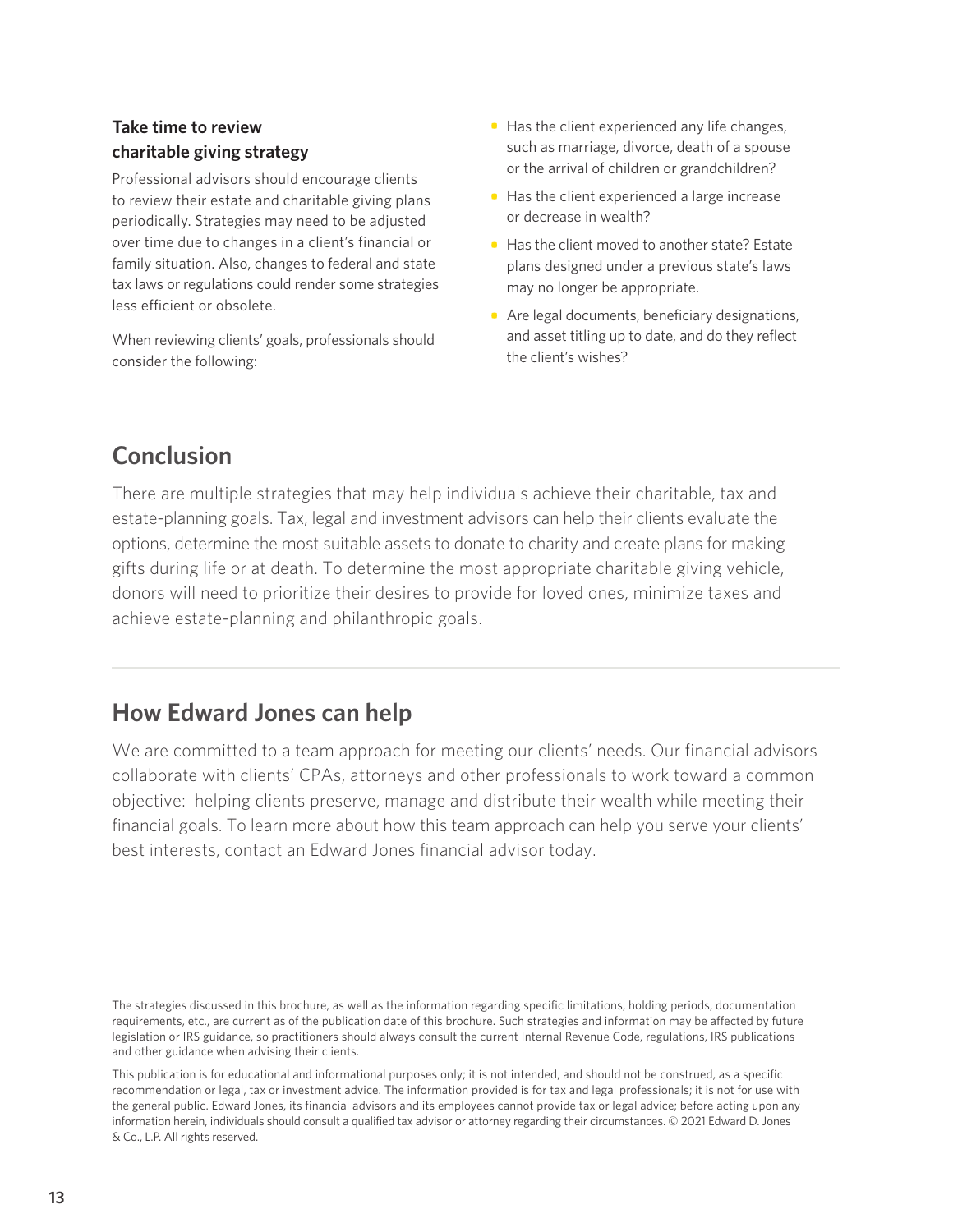## **Building a team of professionals to help provide solutions for our clients**

At Edward Jones, we believe that when it comes to financial matters, the value of professional advice cannot be overestimated. In fact, in most situations we recommend that clients assemble a team of professionals to provide guidance regarding their financial affairs: an attorney, a tax professional and a financial advisor.

The legal, accounting and financial services industries are governed by constantly changing complex laws and regulations. By working together as a team, driven by similar philosophies and guiding principles, we can use complementary knowledge and skills to assist mutual clients in planning for today's financial, tax, legal and estate-planning challenges.